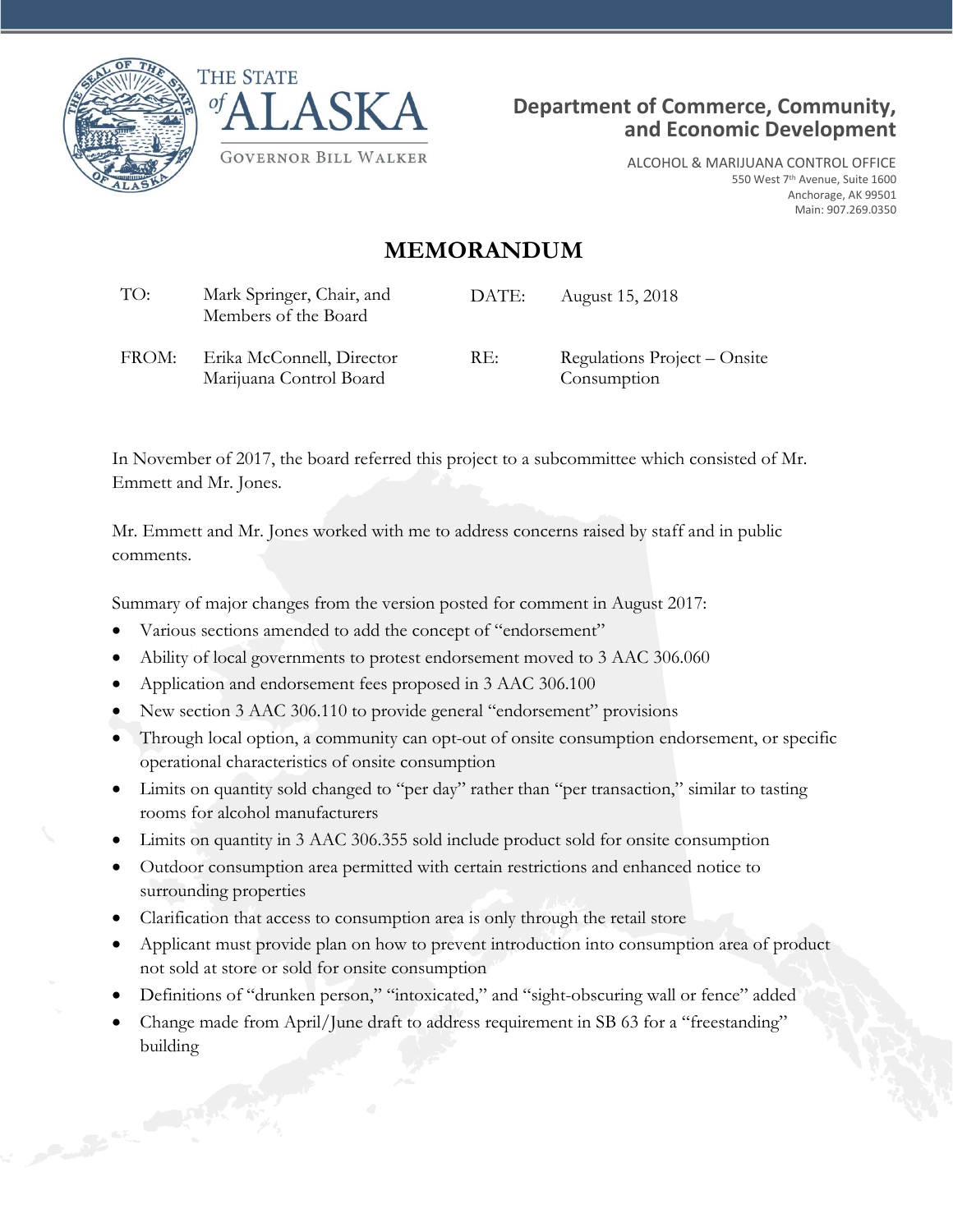Regulations Change: Onsite Consumption MCB August 15, 2018 Page 2 of 2

Questions for the board:

1. The limit on quantity sold for onsite consumption at 3 AAC 306.370(a)(2) states that a patron may purchase one gram of bud/flower AND edibles containing up to 10 mg of THC. Please confirm that the intent of the board is that these limits be cumulative, rather than either/or.

2. Assuming this draft is voted out for public comment, does the board wish a 30-day or 60-day comment period, or some other amount of time?

3. Does the board wish to hold an oral public hearing on this regulations project? If yes, would that be at the October meeting in Kenai or at the December meeting in Anchorage?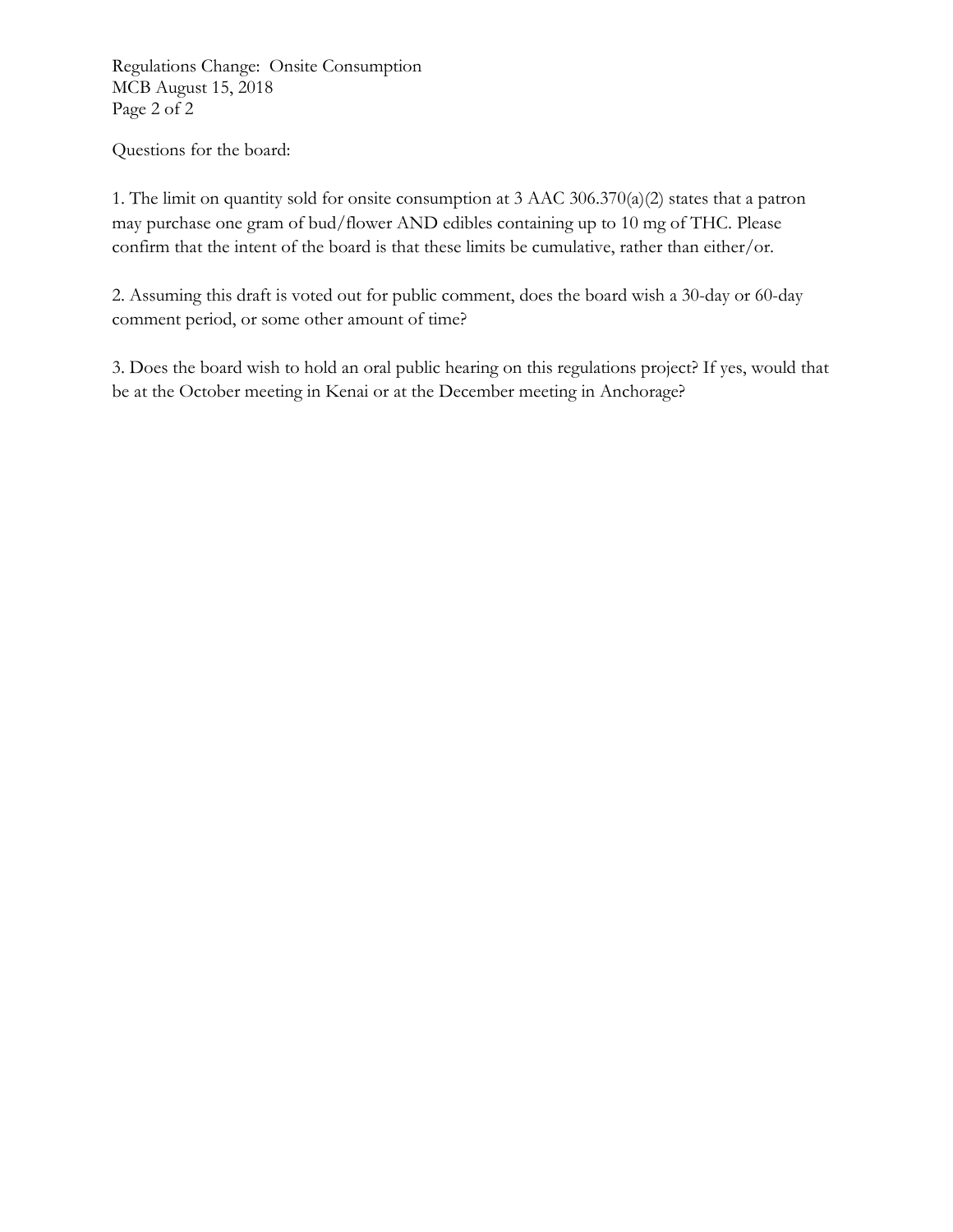3 AAC 306.015(d) is amended to read:

(d) The board will impose other conditions or restrictions on a license **or endorsement** issued under this chapter when it finds that it is in the interests of the public to do so.

3 AAC 306.025 is amended to read:

#### **3 AAC 306.025. Application procedure.**

(a) An applicant must initiate a new marijuana establishment license **or endorsement** application on a form the board prescribes, using the board's electronic system.

(b) As soon as practical after initiating a new marijuana license **or endorsement** application, the applicant must give notice of the application to the public by

(1) posting a copy of the application, on the form the board prescribes, for 10 days at

(A) the location of the proposed licensed premises; and

(B) one other conspicuous location in the area of the proposed premises;

(2) publishing an announcement once a week for three consecutive weeks in a newspaper of general circulation in the area; in an area where no newspaper circulates, the applicant must arrange for broadcast announcements on a radio station serving the local area where the proposed licensee seeks to operate twice a week for three successive weeks during triple A advertising time; the newspaper or radio notice must state

(A) the name of the applicant;

(B) the name and location of the proposed premises;

(C) the type of license **or endorsement** applied for along with a citation to a provision of this chapter authorizing that type of license **or endorsement**; and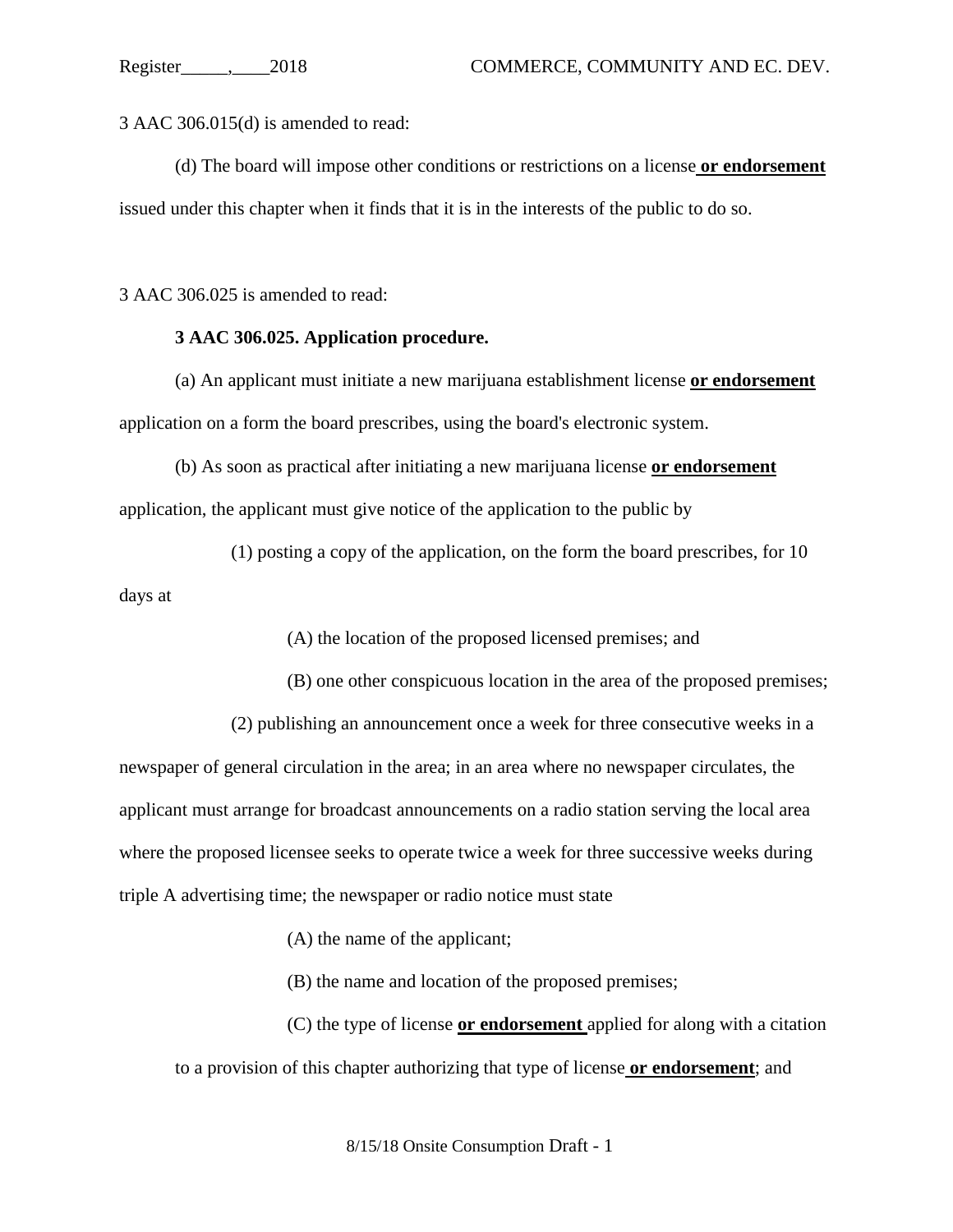(D) a statement that any comment or objection may be submitted to the board; and

(3) submitting a copy of the application on the form the board prescribes to

(A) the local government; and

(B) any community council in the area of the proposed licensed premises.

(c) After the applicant completes the notice requirements in (b) of this section and submits each remaining application requirement listed in 3 AAC 306.020, the applicant must pay the application and licensing fees set out in 3 AAC 306.100. The applicant must then use the board's electronic system to inform the board that the applicant has submitted a complete application.

(d) When the director receives an application for a marijuana establishment license **or endorsement**, the director shall determine if the application is complete. Any application for a marijuana establishment license **or endorsement** that the director receives without the application fee is incomplete. If the director determines the application is complete, the director shall immediately give written notice to;

(1) the applicant;

(2) the local government with jurisdiction over the applicant's proposed licensed premises;

(3) the community council if the proposed licensed premises are located within the boundary of a community council established by municipal charter or ordinance; and

(4) any nonprofit community organization that has requested notification in writing.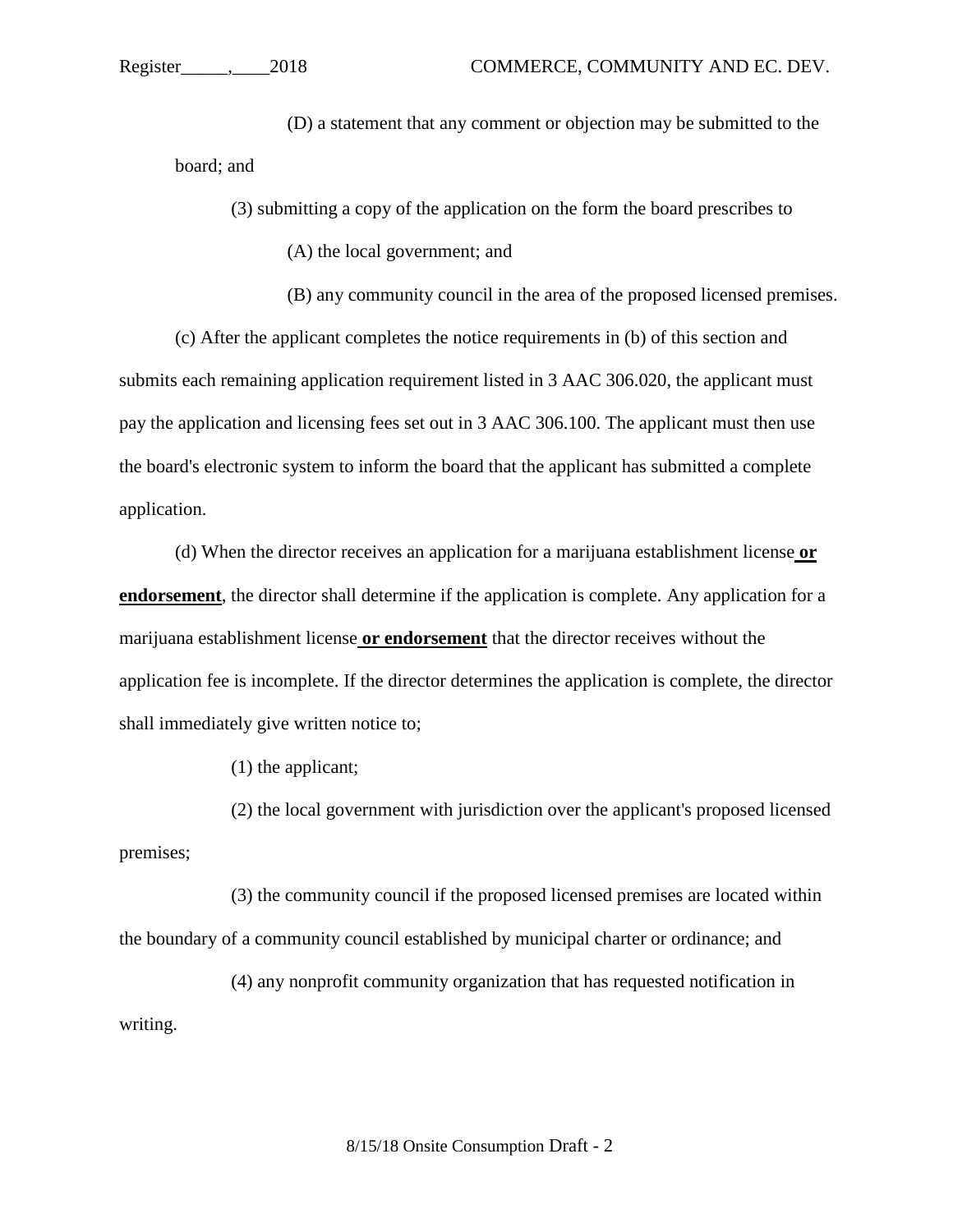(e) If an application for a marijuana establishment license **or endorsement** is

incomplete, the director shall notify the applicant by electronic mail at the address provided by the applicant and shall either

(1) return an incomplete application in its entirety; or

(2) request the applicant to provide additional identified items needed to complete the application.

(f) When the director informs an applicant that its application is incomplete as provided in (e) of this section, the applicant must complete the application not later than 90 days after the date of the director's notice. If an applicant fails to complete its application during the 90-day period after the director's notice, the applicant must file a new application and pay a new application fee to obtain a marijuana establishment license **or endorsement.**

3 AAC 306.060 is amended to read:

#### **3 AAC 306.060. Protest by local government.**

(a) Not later than 60 days after the director sends notice of an application for a new marijuana establishment license, **a new onsite consumption endorsement,** renewal of a marijuana establishment license, **renewal of an onsite consumption endorsement,** or transfer of a marijuana establishment license to another person, a local government may protest the application by sending the director and the applicant a written protest and the reasons for the protest. The director may not accept a protest received after the 60-day period. If a local government protests an application for a new or renewal license**, a new or renewal onsite consumption endorsement,** or for a transfer of a license to another person, the board will deny the application unless the board finds that the protest is arbitrary, capricious, and unreasonable.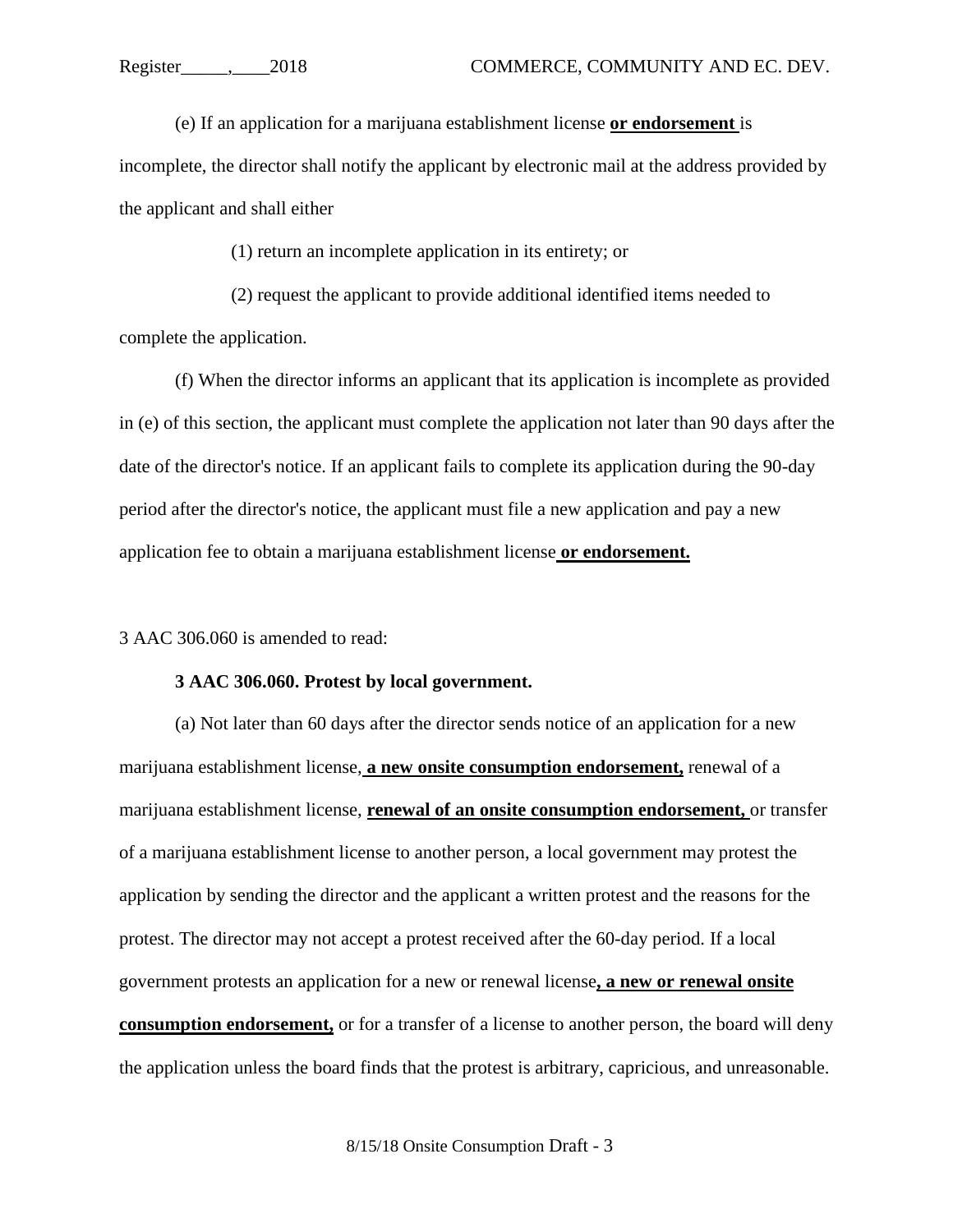(b) A local government may recommend that the board approve an application for a new license, **a new onsite consumption endorsement,** renewal of a license, **renewal of an onsite consumption endorsement,** or transfer of a license to another person subject to a condition. The board will impose a condition a local government recommends unless the board finds the recommended condition is arbitrary, capricious, and unreasonable. If the board imposes a condition a local government recommends, the local government shall assume responsibility for monitoring compliance with the condition unless the board provides otherwise.

(c) If a local government determines that a marijuana establishment has violated a provision of AS 17.38, this chapter, or a condition the board has imposed on the licensee, the local government may notify the board. Unless the director finds that the local government's notice is arbitrary, capricious, and unreasonable, the director shall prepare the determination as an accusation against the licensee under AS 44.62.360 and conduct proceedings to resolve the matter as provided under 3 AAC 306.820.

#### 3 AAC 306.100 is amended to read:

#### **3 AAC 306.100. Fees; refund.**

(a) The non-refundable application fee for a new marijuana establishment license or an application to transfer a license to another person is \$1,000. **The non-refundable application** 

#### **fee for a new onsite consumption endorsement is \$1,000.**

(b) The non-refundable application fee for a license renewal application is \$600. If a renewal application is late as provided under 3 AAC 306.035(e), an additional non-refundable late renewal application fee is \$1,000. **The non-refundable application fee for renewal of an onsite consumption endorsement is \$600.**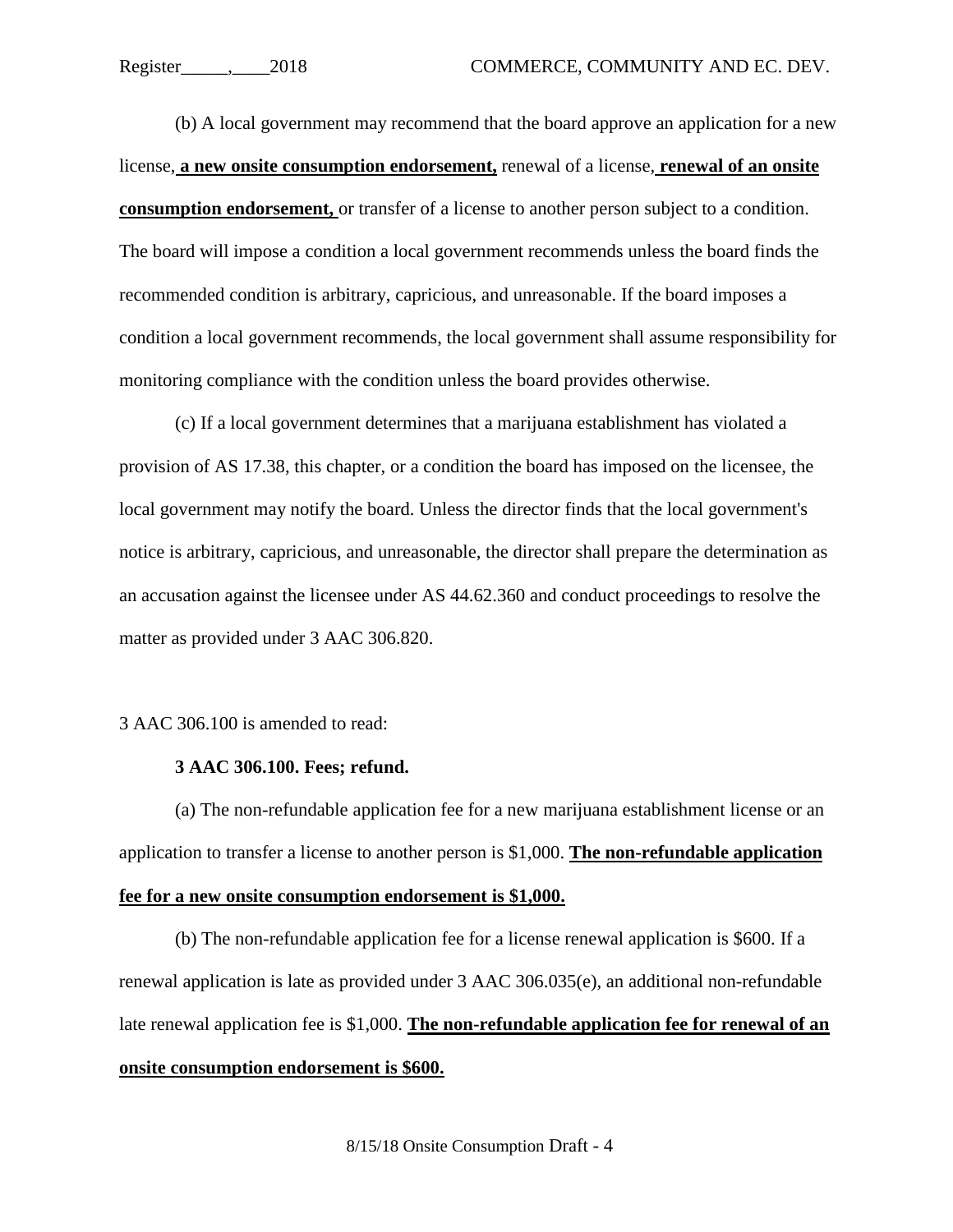(c) The non-refundable fee to request board approval of a change in a licensed marijuana establishment's business name, ownership, licensed premises diagram, operating plan, or proposed new marijuana product is \$250. A change fee does not apply to an application for transfer of a license or a transfer of controlling interest to another person. The annual license **or endorsement** fee, to be paid with each application for a new marijuana establishment facility license **or endorsement** and each license **or endorsement** renewal application is

(1) for a retail marijuana store license, \$5,000;

(2) for a limited marijuana cultivation facility license, \$1,000;

(3) for a marijuana cultivation facility license, \$5,000;

(4) for a marijuana concentrate manufacturing facility license,\$1,000;

(5) for a marijuana product manufacturing facility license, \$5,000:

(6) for a marijuana testing facility license, \$1,000**;**

#### **(7) for an onsite consumption endorsement to a retail marijuana store**

#### **license, \$2,000**.

(d) The fee for a marijuana handler permit card is \$50.

(e) If the board denies an application for a license **or endorsement,** or for renewal of a license **or endorsement**, the board will refund the annual license **or endorsement** fee. The board will not refund a license **or endorsement** fee after the license **or endorsement** has been issued.

(f) Processing fees for late renewal after failure to pay taxes are as follows:

(1) if a licensee pays its delinquent tax after a local government protests renewal of the license, but before the board denies license renewal, \$200;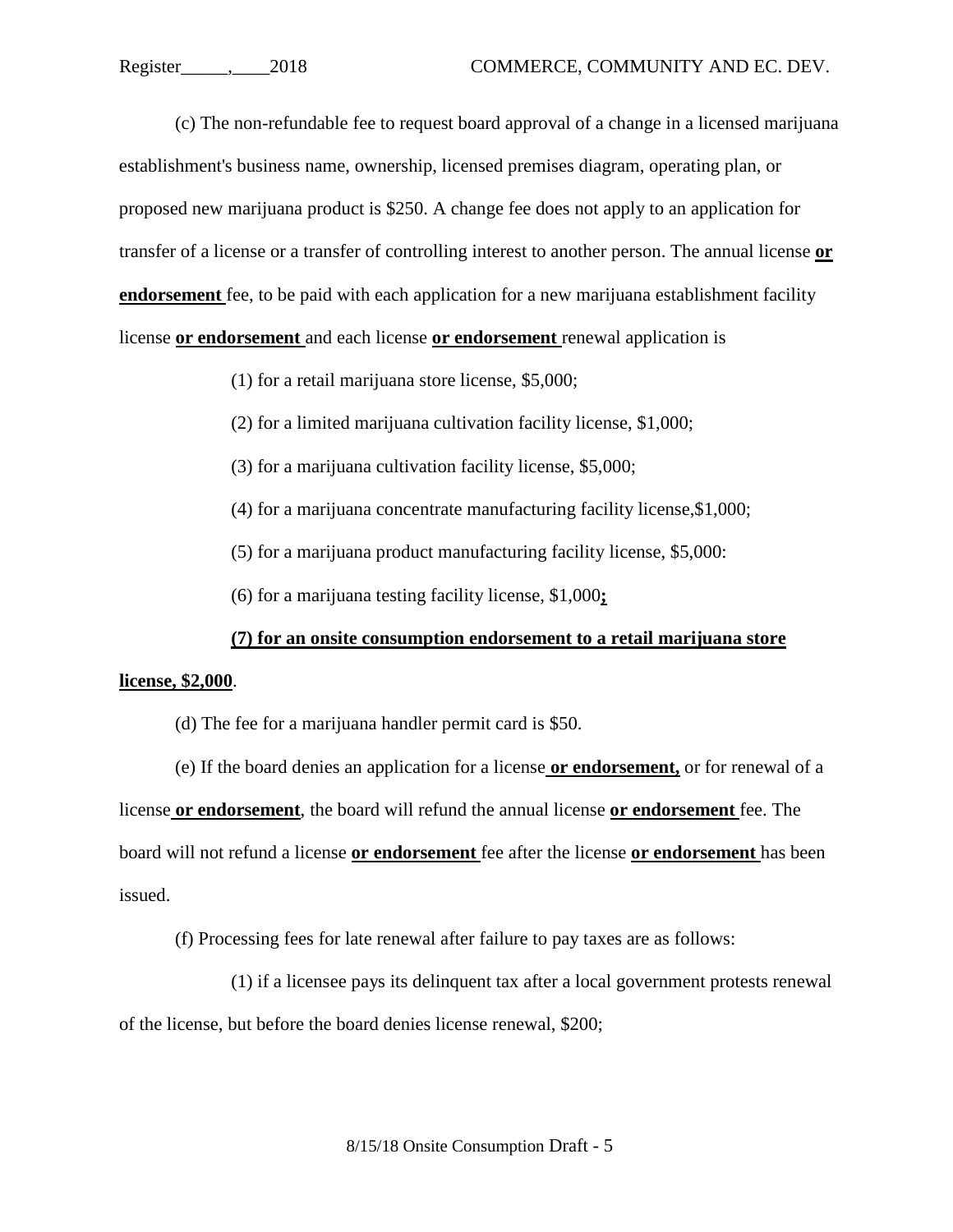(2) if a licensee pays its delinquent tax after appealing the board's denial of a

license renewal, but before a hearing officer is appointed to hear the applicant's appeal, \$500;

(3) if a licensee pays its delinquent tax after appealing the board's denial of a license renewal, but before the administrative hearing begins, \$5,000;

(4) if a licensee pays its delinquent tax after an administrative hearing that results in a hearing officer recommendation to deny the license renewal, \$10,000.

3 AAC 306 is amended by adding a new section to read:

#### **3 AAC 306.110. Endorsements generally.**

(a) An endorsement expands the boundaries of a licensed premises or the authorized activities of the licensed business.

(b) Only the board may issue an endorsement.

(c) An endorsement is valid only in conjunction with a license. An endorsement may only be transferred to another person if the license for which the endorsement was issued is also transferred to that person. An endorsement expires if the license expires or the license is revoked. An endorsement is suspended if the license is suspended.

3 AAC 306.200 is amended to read:

#### **3 AAC 306.200. Local options.**

(a) If a majority of the persons voting on the question vote to approve the option, or if a local government's assembly or city council passes an ordinance to the same effect, the local government shall adopt a local option to prohibit

(1) the sale or importation for sale of marijuana and any marijuana product;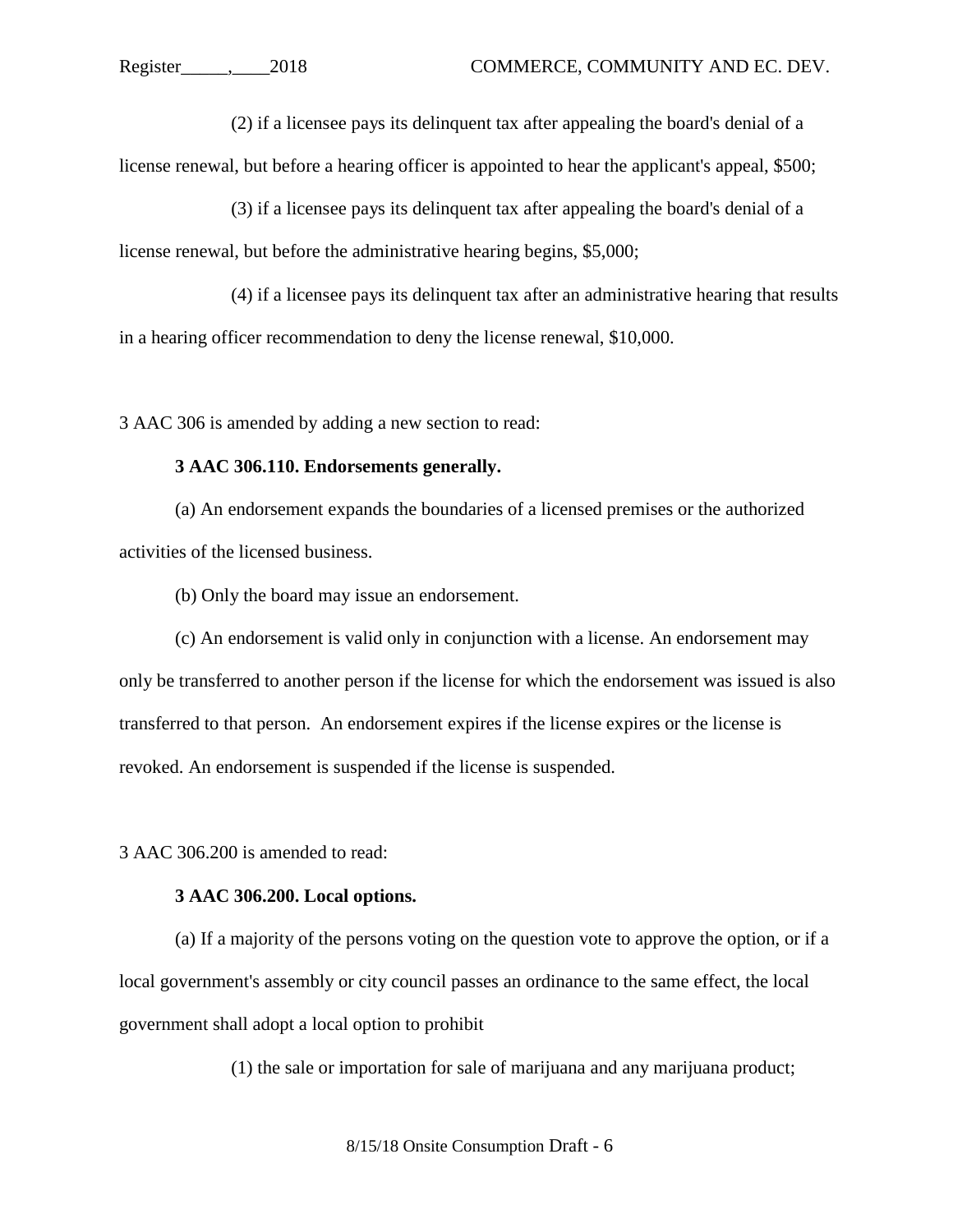(2) the operation of any marijuana establishment, including one or more of the

following license **or endorsement** types:

(A) a retail marijuana store;

- (B) a marijuana cultivation facility;
- (C) a marijuana product manufacturing facility;
- (D) a marijuana testing facility**;**[.]

**(E) an onsite consumption endorsement to a marijuana retail store license;**

## **(3) specific operational characteristics of an onsite consumption endorsement to a marijuana retail store license, including consumption by smoking or vaping, or outdoor consumption.**

(b) A ballot question to adopt a local option under this section must at least contain language substantially similar to: "Shall (name of local government) adopt a local option to prohibit (local option under (a) of this section)? (yes or no)."

(c) The ballot for an election on the options set out in (a)(2) of this section must include a brief explanation of the activity that each license **or endorsement** type on the ballot may carry out.

(d) If a local government dissolves under AS 29.06.450, any marijuana establishment license issued to that local government expires when the local government dissolves.

(e) A local government may not prohibit the personal use and possession of marijuana and marijuana products as authorized under AS 17.38.020.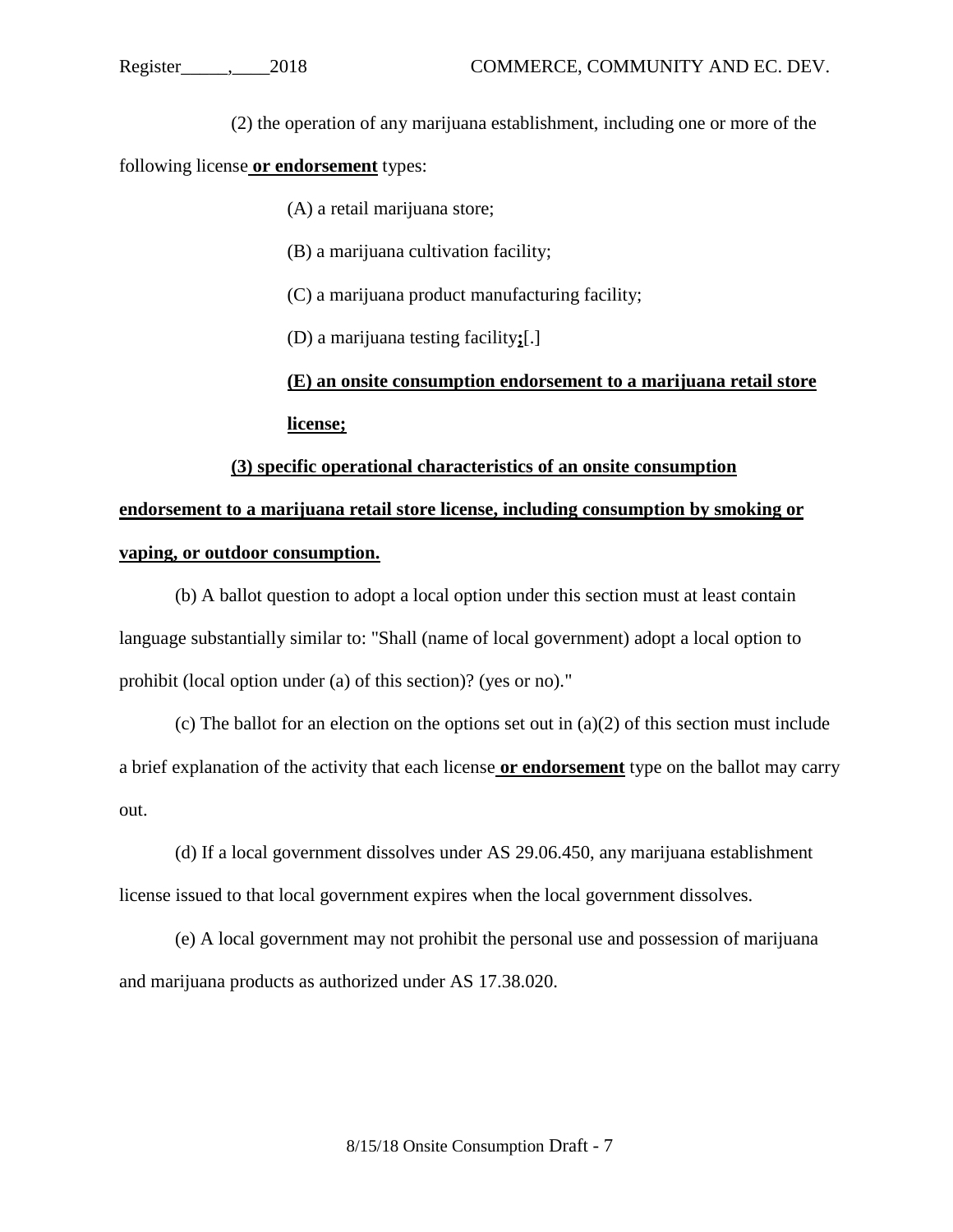(f) Nothing in 3 AAC 306.200 - 3 AAC 306.260 precludes a local government from applying for a marijuana establishment license **or endorsement** under other provisions of this chapter.

3 AAC 306.250 is amended to read:

#### **3 AAC 306.250. Effect on licenses of restriction on sale.**

If a majority of the voters vote under 3 AAC 306.200(a) to prohibit sale of marijuana and marijuana products or the operation of marijuana establishments, or if the assembly or city council passes an ordinance to the same effect, the board will not issue, renew, or transfer to another person a license for a marijuana establishment**, or issue or renew an endorsement,** with premises located within the boundary of the local government. A license for a marijuana establishment **or endorsement** within the boundary of the local government is void 90 days after the results of the election are certified, or after the effective date of an ordinance to the same effect if the local government opted out by ordinance. A license **or endorsement** that expires during the 90 days after the certification of a local option election, or during the period of time between passage of an ordinance to the same effect and the effective date of that ordinance, may be extended until it is void under this section, by payment of a prorated portion of the annual license **or endorsement** fee. (Eff. 2/21/2016, Register 217, am 7/27/2017, Register 223)

3 AAC 306.310(b) is amended to read:

(b) A licensed retail marijuana store may not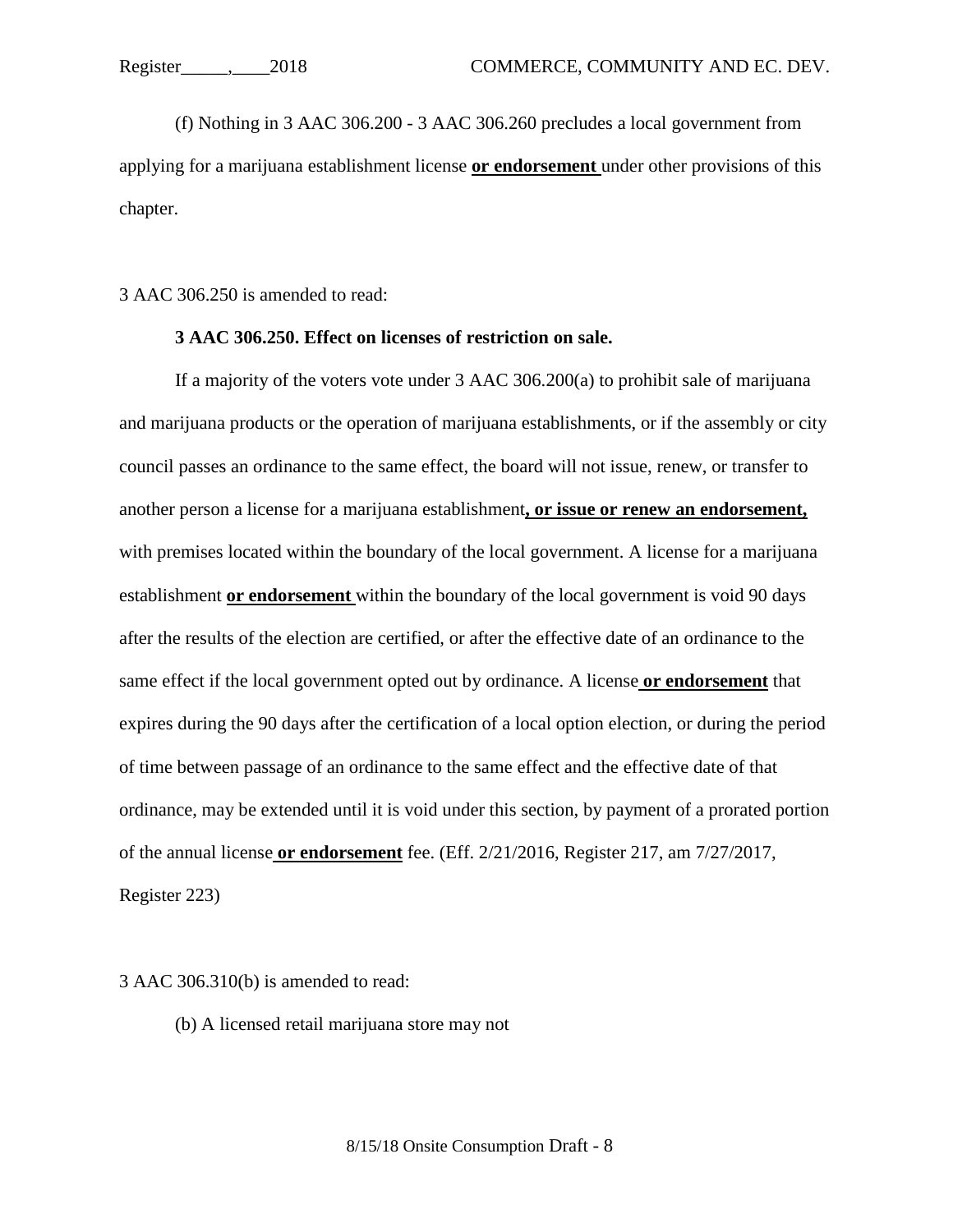(1) conduct business on or allow a consumer to access the retail marijuana store's licensed premises between the hours of 5:00 a.m. and 8:00 a.m. each day;

(2) allow a person to consume marijuana or a marijuana product on the retail marijuana store's licensed premises, except as provided in 3 AAC 306.305(a)(4);

(3) offer or deliver to a consumer, as a marketing promotion or for any other

reason,

(A) free marijuana or marijuana product, including a sample; or

(B) alcoholic beverages, free or for compensation**; or**[.]

# **(4) allow intoxicated or drunken persons to enter or to remain on the**

#### **licensed premises.**

3 AAC 306.355 is amended to read:

#### **3 AAC 306.355. Limit on quantity sold.**

**(a)** A retail marijuana store may not sell **to any one person per day**[IN A SINGLE TRANSACTION]

(1) more than one ounce of usable marijuana;

(2) more than seven grams of marijuana concentrate for inhalation, or

(3) marijuana or marijuana products if the total amount of marijuana, marijuana

products, or both marijuana and marijuana products sold contains more than 5,600 milligrams

of THC.

#### **(b) These limits include marijuana or marijuana product sold for onsite**

#### **consumption under 3 AAC 306.370(a)(2).**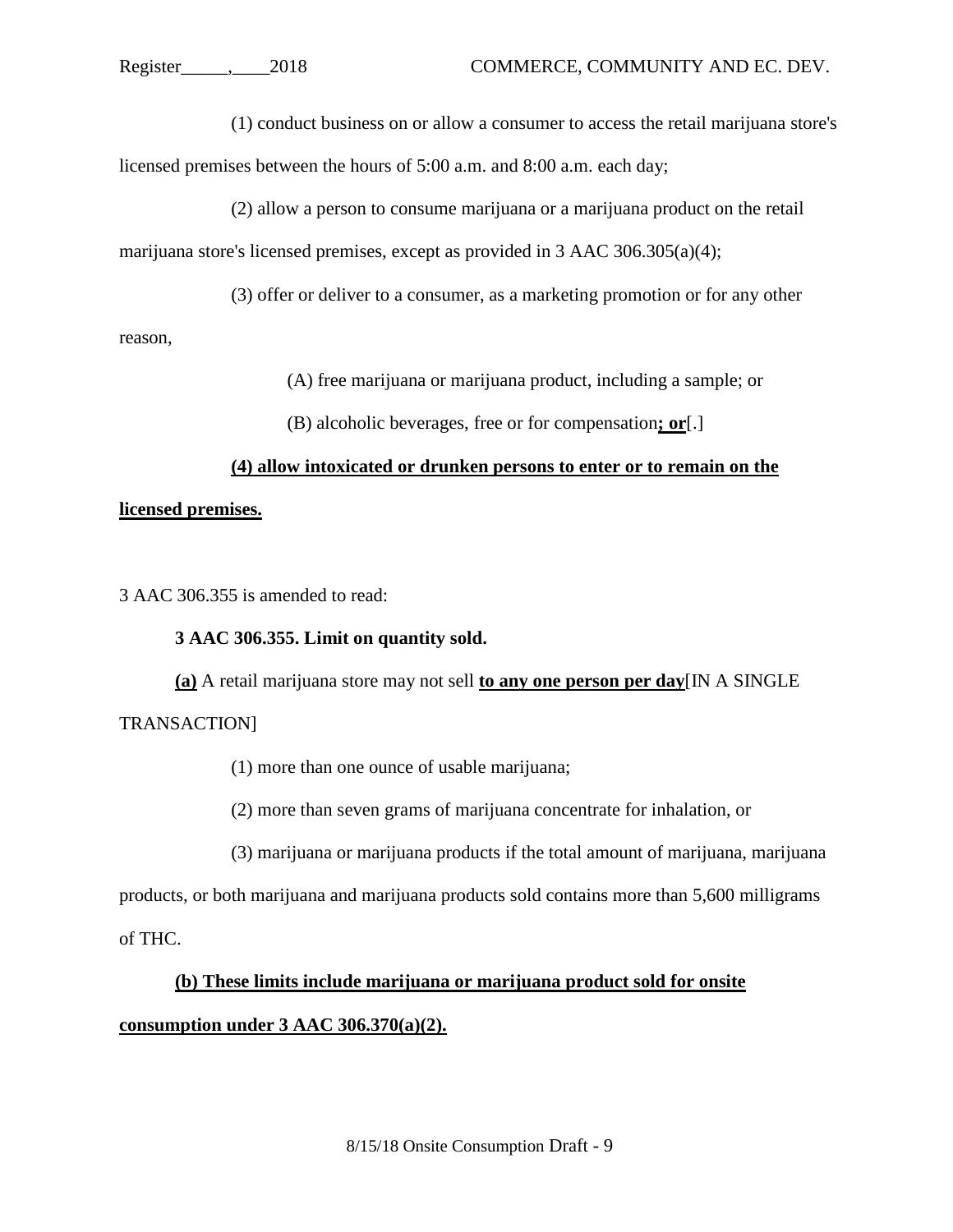3 AAC 306 is amended by adding a new section to read:

#### **3 AAC 306.370. Onsite consumption endorsement for retail marijuana stores.**

(a) Unless prohibited by local or state law, a freestanding licensed retail marijuana store with an approved onsite consumption endorsement is authorized to

(1) sell marijuana and marijuana products, excluding marijuana concentrates, to patrons for consumption on the licensed premises at the time of purchase only in an area designated as the marijuana consumption area and separated from the remainder of the premises, either by a secure door and having a separate ventilation system, or by being outdoors in compliance with (c)(4) below;

(2) sell for consumption on the premises

(A) marijuana bud or flower in quantities not to exceed one gram to any one person per day;

(B) edible marijuana products in quantities not to exceed 10 mg of THC to any one person per day; and

(C) food or beverages not containing marijuana or alcohol; and (3) allow a person to remove from the licensed premises marijuana or marijuana product that has been purchased on the licensed premises for consumption under this section, provided it is packaged in accordance with 3 AAC 306.345.

(b) A licensed retail marijuana store with an approved onsite consumption endorsement may not

(1) sell marijuana concentrate for consumption in the marijuana consumption area or allow marijuana concentrate to be consumed in the marijuana consumption area;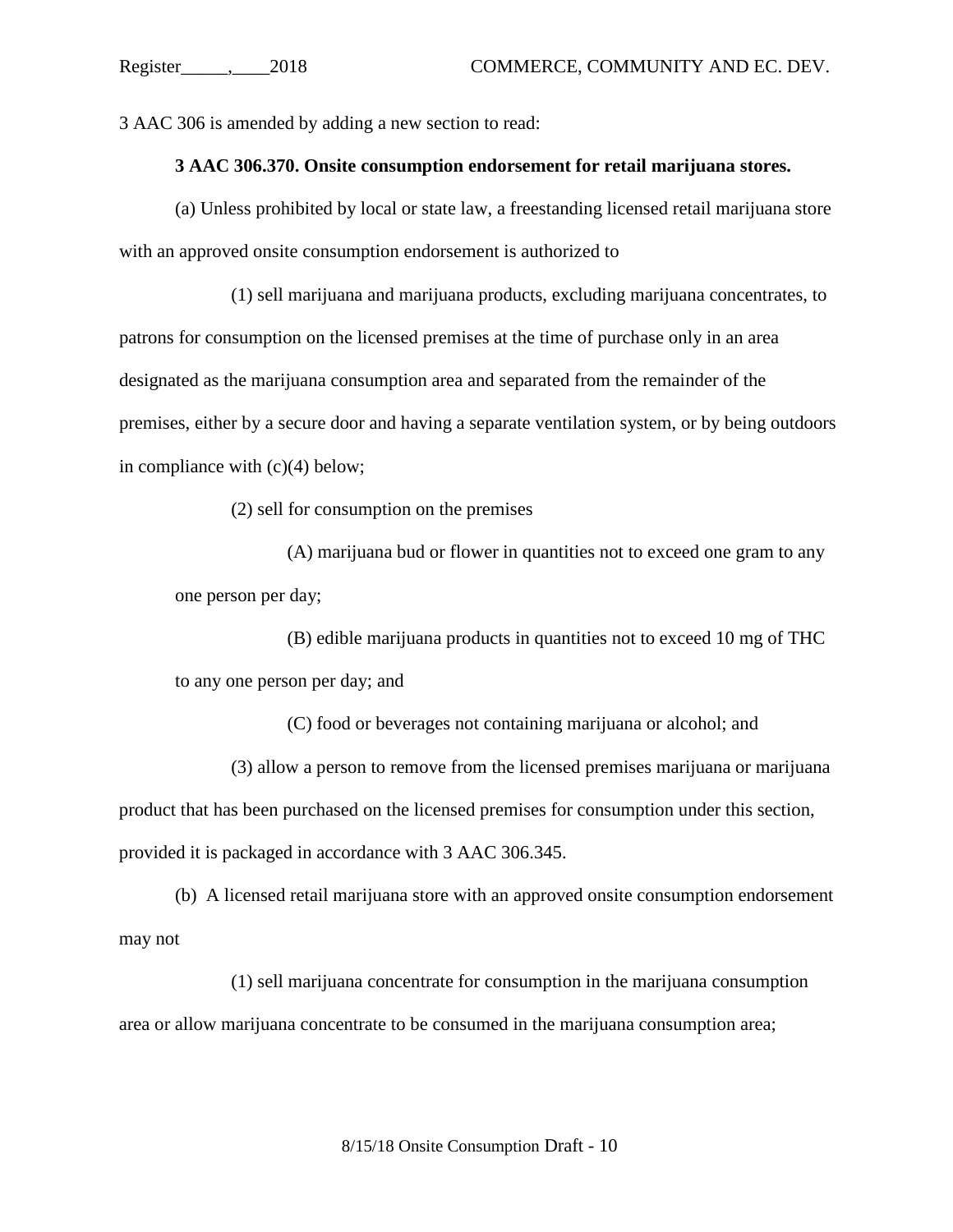(2) allow any licensee, employee, or agent of a licensee to consume marijuana or marijuana product, including marijuana concentrate, during the course of a work shift;

(3) allow a person to consume tobacco or tobacco products in the marijuana consumption area;

(4) allow a person to bring into or consume in the marijuana consumption area any marijuana or marijuana product that was not purchased at the licensed retail marijuana store;

(5) sell, offer to sell, or deliver marijuana or marijuana product at a price less than the price regularly charged for the marijuana or marijuana product during the same calendar week;

(6) sell, offer to sell, or deliver an unlimited amount of marijuana or marijuana product during a set period of time for a fixed price;

(7) sell, offer to sell, or deliver marijuana or marijuana product on any one day at prices less than those charged the general public on that day;

(8) encourage or permit an organized game or contest on the licensed premises that involves consuming marijuana or marijuana product or the awarding of marijuana or marijuana product as prizes; or

(9) advertise or promote in any way, either on or off the premises, a practice prohibited under this section.

(c) A marijuana consumption area shall have the following characteristics:

(1) the consumption area shall be isolated from the other areas of the retail marijuana store, separated by walls and a secure door, and shall have access only from the retail marijuana store;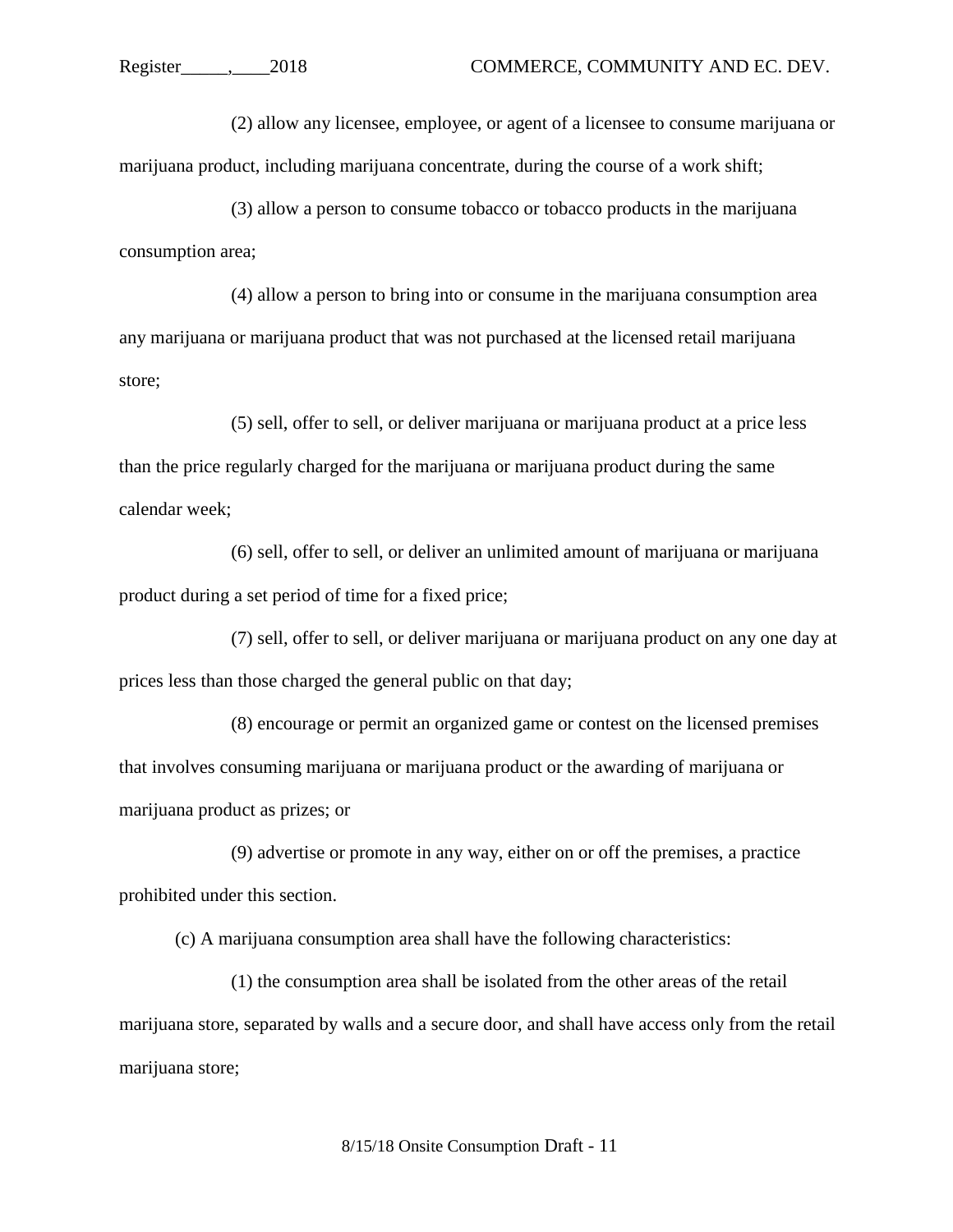(2) a smoke-free area for employees to monitor the marijuana consumption area;

(3) a ventilation system that directs air from the marijuana consumption area to the outside of the building through a filtration system sufficient to remove visible smoke, consistent with all applicable building codes and ordinances, and adequate to eliminate odor at the property line;

(4) if outdoors, be found by the board to be compatible with uses in the surrounding area through evaluation of

(A) neighboring uses;

(B) the location of air intake vents on neighboring buildings;

(C) a sight-obscuring wall or fence around the outdoor marijuana consumption area;

(D) objections of property owners, residents, and occupants within 250 linear feet or the notification distance required by the local government, whichever is greater; and

(E) any other information the board finds relevant.

(d) An applicant for an onsite consumption endorsement must file an application on a form the board prescribes, including the documents and endorsement fee set out in this section, which must include

(1) the applicant's operating plan, in a format the board prescribes, describing the retail marijuana store's plan for

(A) security, in addition to what is required for a retail marijuana store,

including:

(i) doors and locks;

8/15/18 Onsite Consumption Draft - 12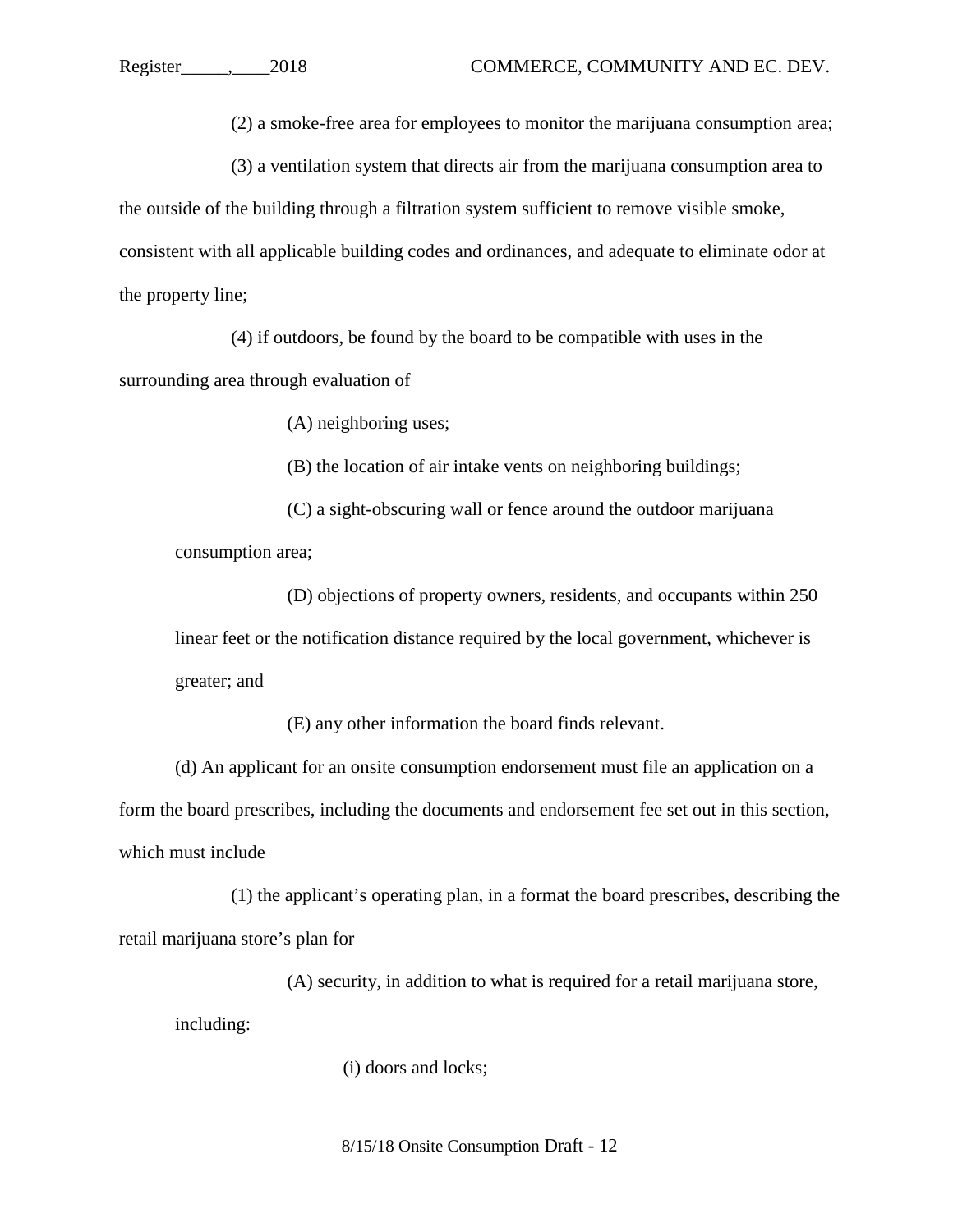(ii) windows;

(iii) measures to prevent diversion; and

(iv) measures to prohibit access to persons under the age of 21;

(B) ventilation. If consumption by inhalation is to be permitted,

ventilation plans must be

(i) signed and approved by a licensed mechanical engineer;

(ii) sufficient to remove visible smoke; and

(iii) consistent with all applicable building codes and ordinances;

(C) monitoring overconsumption;

(D) unconsumed marijuana, by disposal or by packaging in accordance

with 3 AAC 306.345; and

(E) preventing introduction into the marijuana consumption area of marijuana or marijuana products not sold by the retail marijuana store, and marijuana or marijuana products not sold specifically for onsite consumption;

(2) the applicant's detailed diagram of the marijuana consumption area which must show the location of

- (A) the licensed premises of the retail marijuana store;
- (B) serving area or areas;
- (C) ventilation exhaust points, if applicable;
- (D) the employee monitoring area;
- (E) doors, windows, or other exits; and
- (F) access control points;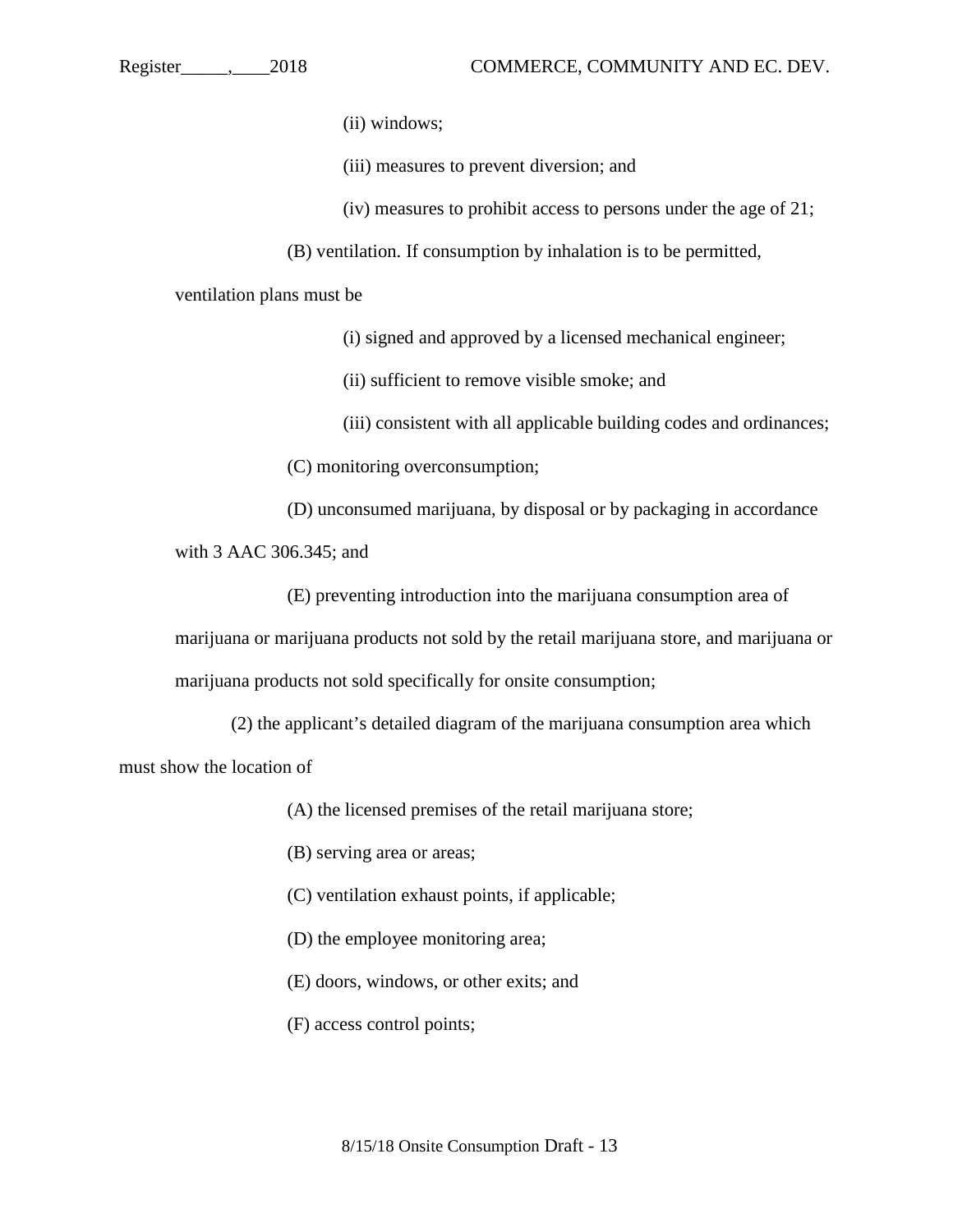(3) the title, lease, or other documentation showing the applicant's sole right of possession of the proposed marijuana consumption area, if the area is not already part of the approved licensed premises for the retail marijuana store;

(4) an affidavit that notice of an outdoor marijuana consumption area has been mailed to property owners, residents, and occupants of properties within 250 linear feet of the boundaries of the property on which the onsite consumption endorsement is proposed, or the notification distance required by the local government, whichever is greater.

(e) The retail marijuana store holding an onsite consumption endorsement under this chapter shall

(1) destroy all unconsumed marijuana left abandoned or unclaimed in the marijuana consumption area in accordance with the operating plan and 3 AAC 306.740;

(2) monitor patrons in the marijuana consumption area at all times, specifically for overconsumption;

(3) display all warning signs required under 3 AAC 306.360 and 3 AAC 306.365 within the marijuana consumption area, visible to all consumers;

(4) provide written materials containing marijuana dosage and safety information for each type of marijuana or marijuana product sold for consumption in the marijuana consumption area at no cost to patrons;

(5) package and label all marijuana or marijuana product sold for consumption on the premises as required in 3 AAC 306.345; and

(6) comply with any conditions set by the local government or placed on the endorsement by the board.